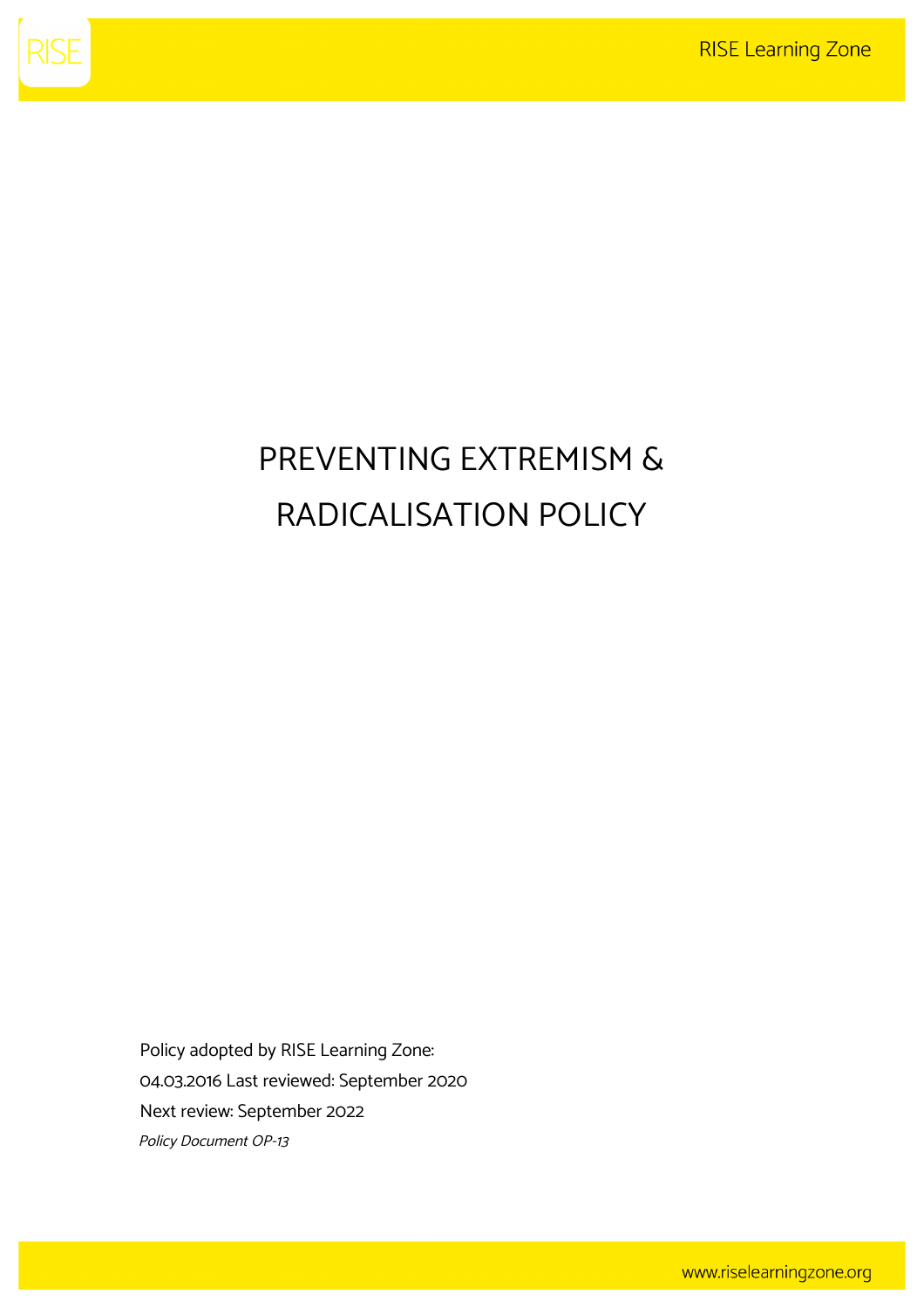# RISE LEARNING ZONE PREVENTING EXTREMISM & RADICALISATION POLICY

# **Introduction**

RISE Learning Zone is committed to providing a secure environment for pupils, where children feel safe and are kept safe. All adults in our school recognise that safeguarding is everyone's responsibility irrespective of the role they undertake or whether their role has direct contact or responsibility for children or not.

In adhering to this policy and procedures staff and visitors will contribute to our school's delivery of the outcomes to all children, as set out in s10 (2) of the Children Act 20041.

This Preventing Extremism and Radicalisation Safeguarding Policy is one element within our overall school arrangements to Safeguard and Promote the Welfare of all Children in line with our statutory duties set out at s175 of the Education Act 2002 (s157 of the Education Act 2002.)

Our school's Preventing Extremism and Radicalisation Safeguarding Policy also draws on

• guidance in the "London Child Protection Procedures"

- DfE Guidance "Keeping Children Safe in Education, 2014"
- DCSF Resources "Learning Together to be Safe", "Prevent: Resources Guide",
- "Tackling Extremism in the UK"
- DfE's "Teaching Approaches that help Build Resilience to Extremism among Young People" and
- Peter Clarke's Report of July 2014.

1 the physical, mental health and emotional well-being of children; the protection of children from harm and neglect; the education, training and recreation of children; the contribution made by them to society; and their social and economic wellbeing.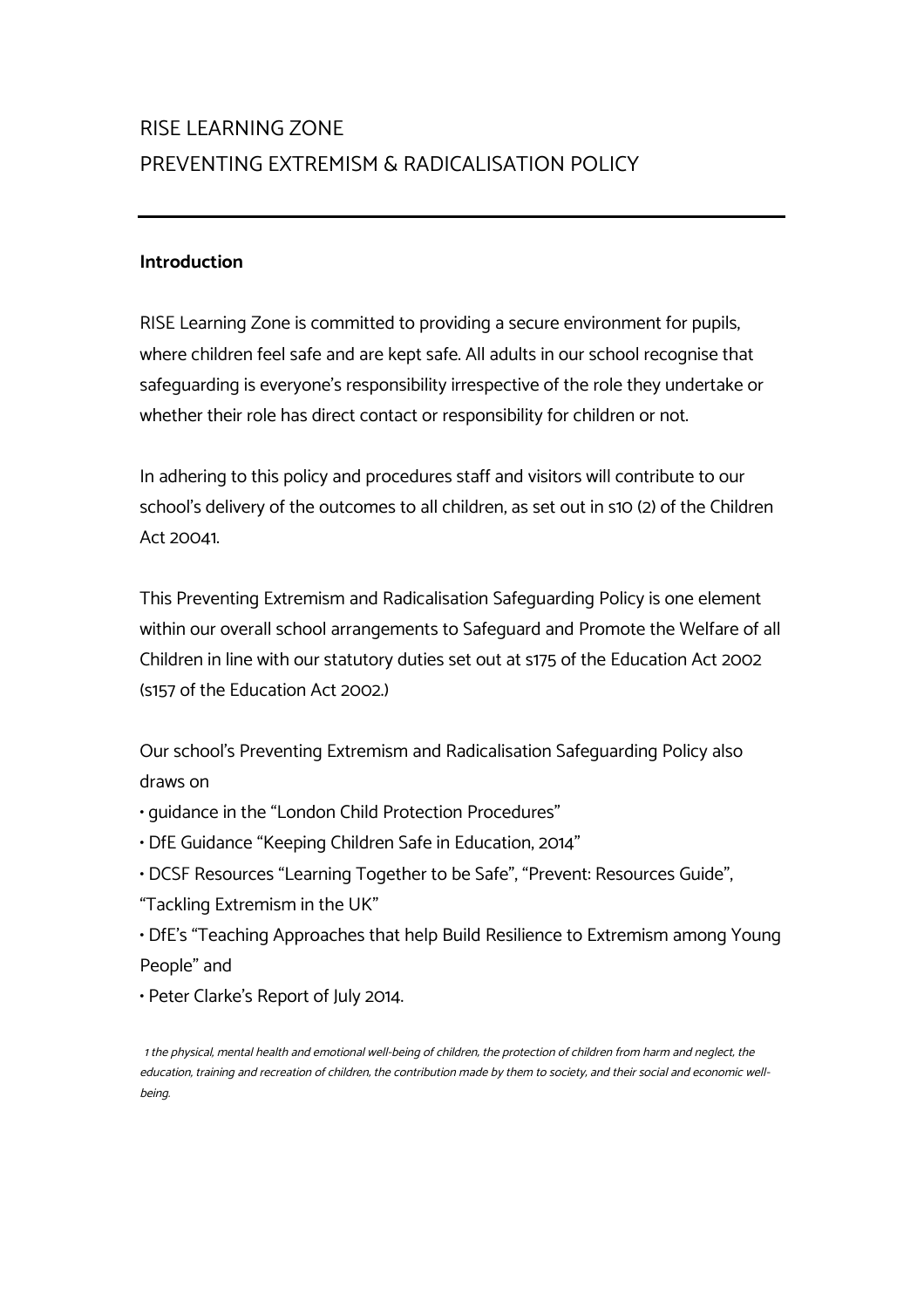# **School Ethos and Practice**

When operating this policy we use the following accepted Governmental definition of extremism which is:

**'Vocal or active opposition to fundamental British values, including democracy, the rule of law, individual liberty and mutual respect and tolerance of different faiths and beliefs; and/or calls for the death of members of our armed forces, whether in this country or overseas'.** 

The full Government Prevent Strategy can be viewed at:

https://www.gov.uk/government/uploads/system/uploads/attachment\_data/file/97 976/prevent-strategy-review.pdf

There is no place for extremist views of any kind in our school, whether from internal sources; pupils, staff or governors. External sources; school community, external agencies or individuals.

Our pupils see our school as a safe place where they can explore controversial issues safely and where our teachers encourage and facilitate this. We have a duty to ensure this happens.

As a school we recognise that extremism and exposure to extremist materials and influences can lead to poor outcomes for children and so should be addressed as a safeguarding concern as set out in this policy. We also recognise that if we fail to challenge extremist views, we are failing to protect our pupils.

Extremists of all persuasions aim to develop destructive relationships between different communities by promoting division, fear and mistrust of others based on ignorance or prejudice and thereby limiting the life chances of young people. Education is a powerful weapon against this; equipping young people with the knowledge, skills and critical thinking, to challenge and debate in an informed way.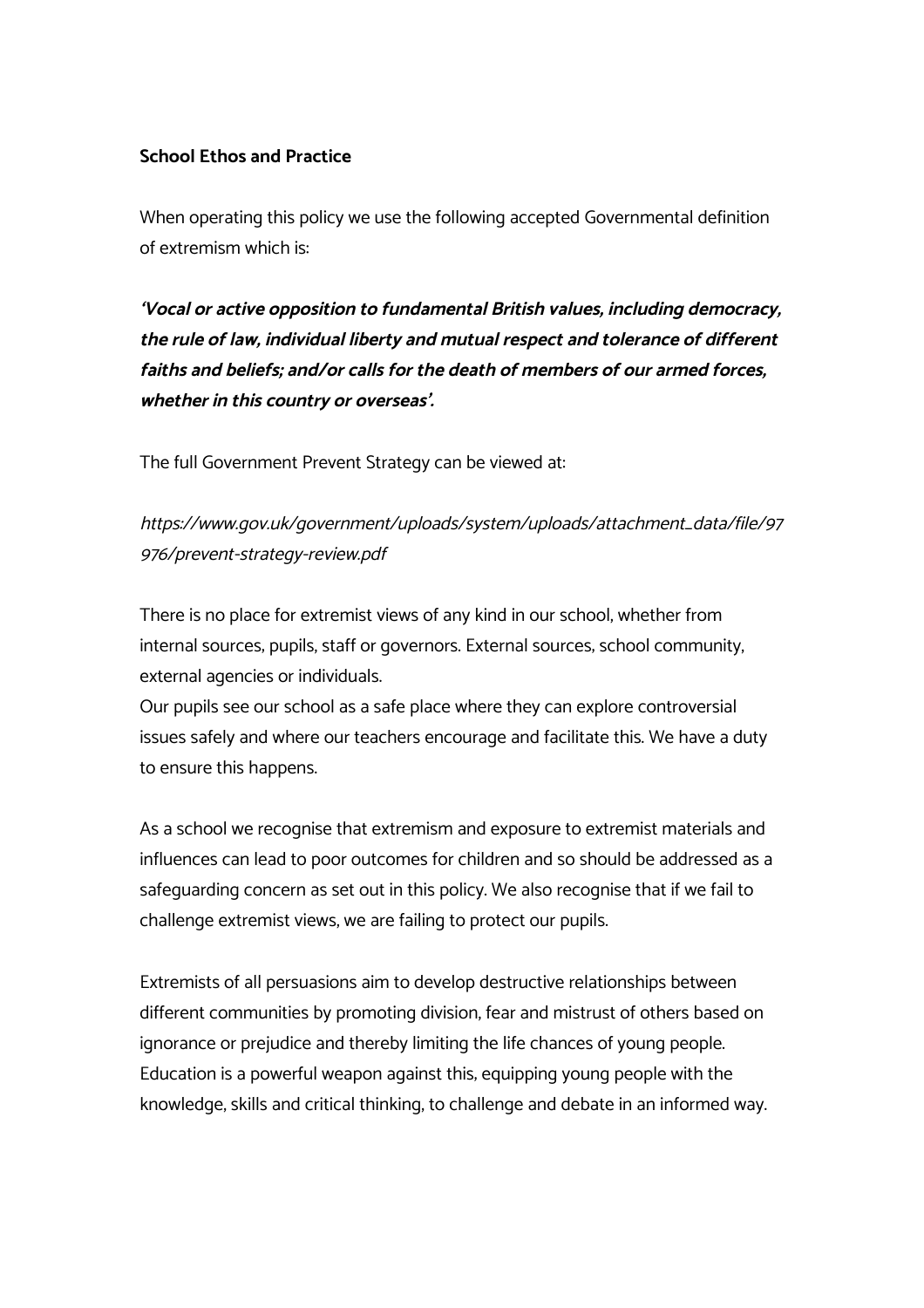We therefore will provide a broad and balanced curriculum, delivered by skilled professionals, so that our pupils are enriched, understand and become tolerant of difference and diversity and also to ensure that they thrive, feel valued and not marginalized. We are also aware that young people can be exposed to extremist influences or prejudiced views from an early age which emanate from a variety of sources and media, including via the internet, and at times pupils may themselves reflect or display views that may be discriminatory, prejudiced or extremist, including using derogatory language.

Any prejudice, discrimination or extremist views, including derogatory language, displayed by pupils or staff will always be challenged and where appropriate dealt with in line with our Behaviour Policy for pupils and the Code of Conduct for staff.

Where misconduct by a teacher is proven the matter will be referred to the Board of Directors for their consideration as to whether to a Prohibition Order is warranted.

As part of wider safeguarding responsibilities school staff will be alert to:

- Disclosures by pupils of their exposure to the extremist actions, views or materials of others outside of school, such as in their homes or community groups, especially where pupils have not actively sought these out.
- Graffiti symbols, writing or art work promoting extremist messages or images
- Pupils accessing extremist material online, including through social networking sites
- Parental reports of changes in behaviour, friendship or actions and requests for assistance
- Partner schools, local authority services, and police reports of issues affecting pupils in other schools or settings
- Pupils voicing opinions drawn from extremist ideologies and narratives
- Use of extremist or 'hate' terms to exclude others or incite violence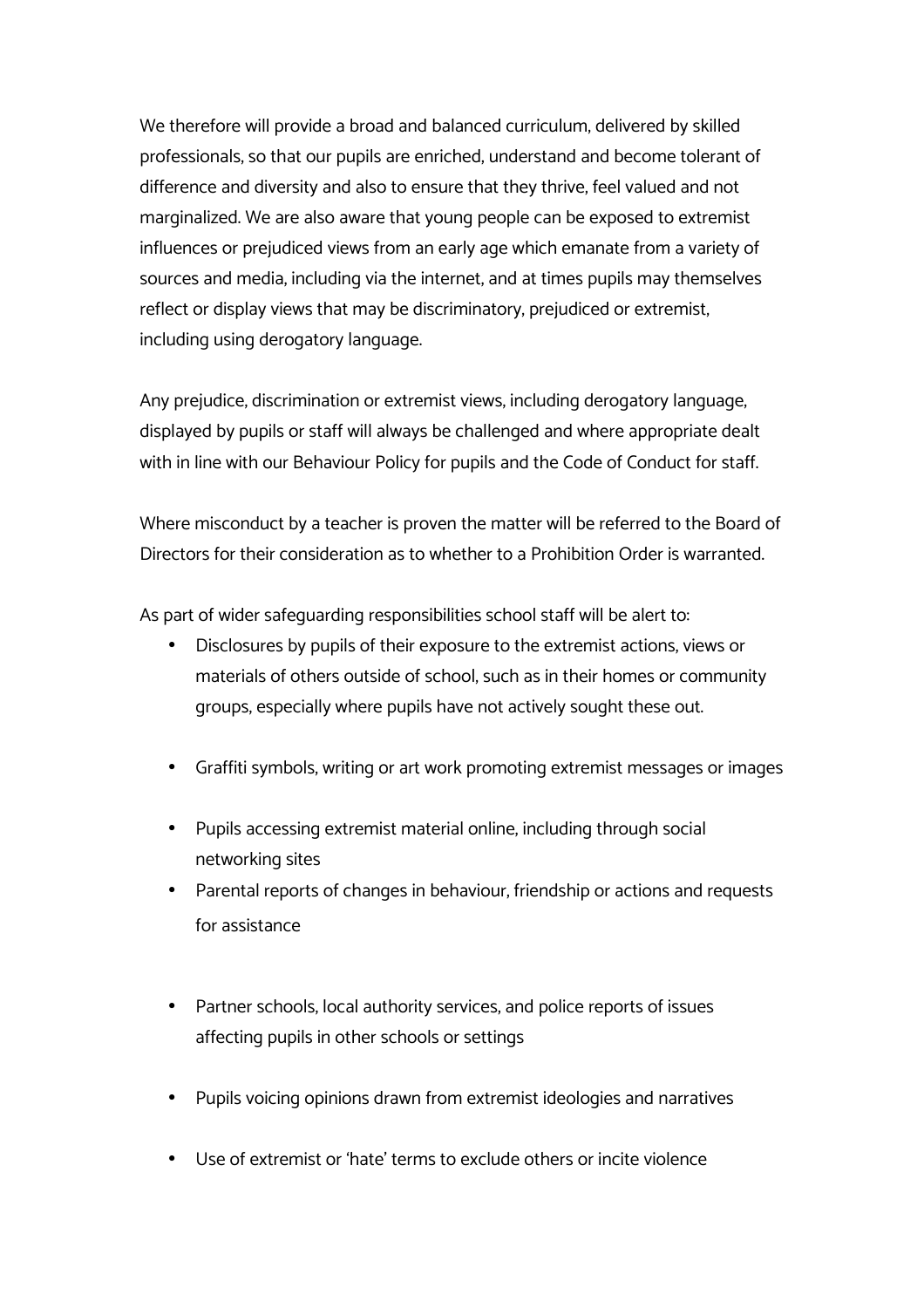- Intolerance of difference, whether secular or religious or, in line with our equalities policy, views based on, but not exclusive to, gender, disability, homophobia, race, colour or culture
- Attempts to impose extremist views or practices on others
- Anti-Western or Anti-British views

Our school will closely follow any locally agreed procedure as set out by the Nottingham City Safeguarding Children Board agreed processes and criteria for safeguarding individuals vulnerable to extremism and radicalisation.

# **Teaching Approaches**

We will all strive to eradicate the myths and assumptions that can lead to some young people becoming alienated and disempowered, especially where the narrow approaches children may experience elsewhere may make it harder for them to challenge or question these radical influences. In our school this will be achieved by good teaching, primarily via PSHE but also by adopting the methods outlined in the Government's guidance 'Teaching approaches that help build resilience to extremism among young people' DfE 2011.

We will ensure that all of our teaching approaches help our pupils build resilience to extremism and give pupils a positive sense of identity through the development of critical thinking skill. We will ensure that all of our staff are equipped to recognize extremism and are skilled and confident enough to challenge it.

We will be flexible enough to adapt our teaching approaches, as appropriate, so as to address specific issues so as to become even more relevant to the current issues of extremism and radicalisation. In doing so we will apply the 'key ingredients' for success as set out in the Table at Page 15 of that document, see Appendix A, and we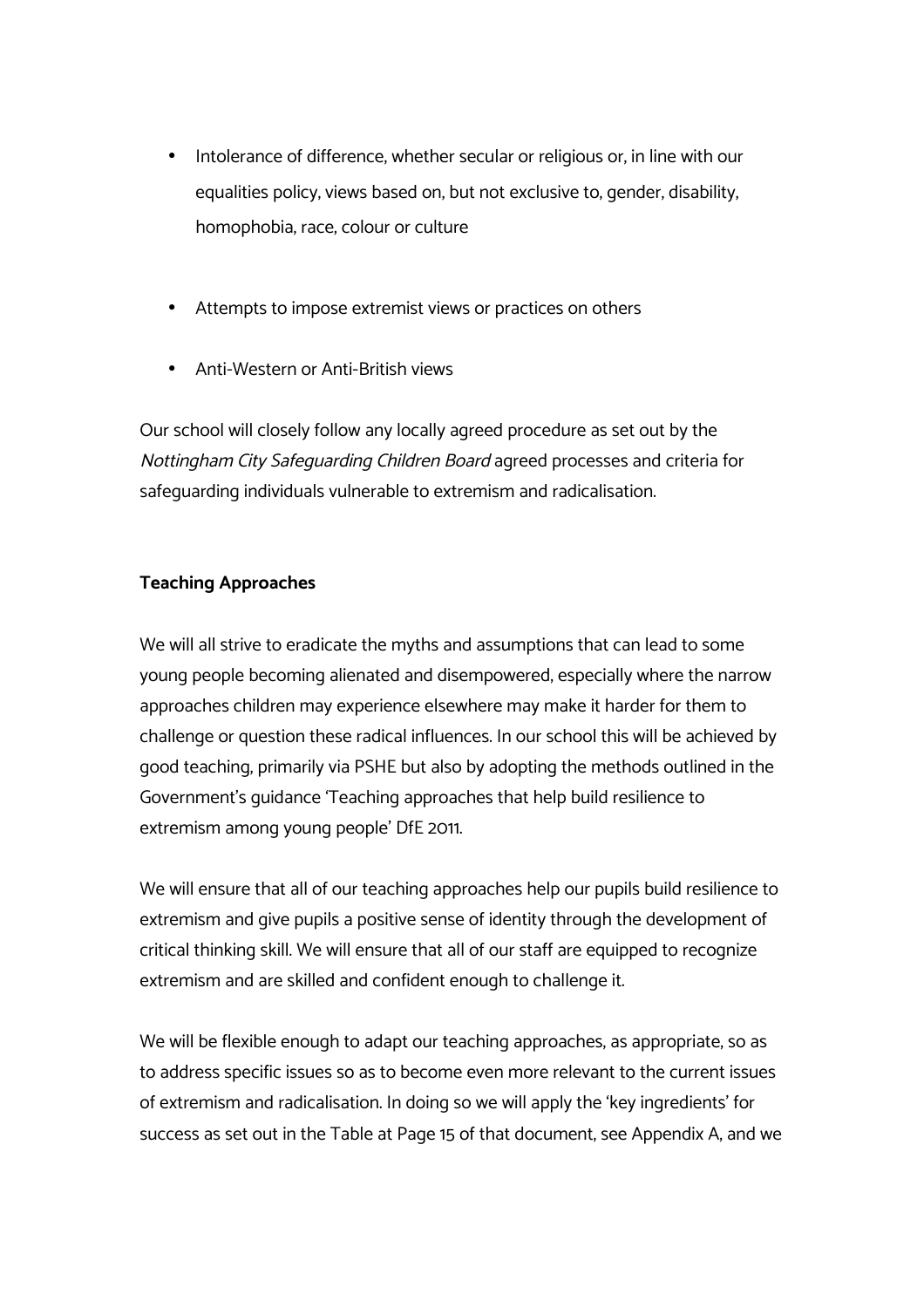will apply the methodologies set out in that document following the three broad categories of:

- Making a connection with young people through good [teaching] design and a pupil centred approach.
- Facilitating a 'safe space' for dialogue, and
- Equipping our pupils with the appropriate skills, knowledge, understanding and awareness for resilience.

Therefore this approach will be embedded within the ethos of our school so that pupils know and understand what safe and acceptable behaviour is in the context of extremism and radicalisation. This will work in conjunction with our schools approach to the spiritual, moral, social and cultural development of pupils as defined in Ofsted's School Inspection Handbook and will include the sound use of tutor-directed time to help further promote this rounded development of our pupils. Our goal is to build mutual respect and understanding and to promote the use of dialogue not violence as a form of conflict resolution.

We will achieve this by using a curriculum that includes:

- Citizenship programmes
- Open discussion and debate
- Work on anti-violence and a restorative approach addressed throughout curriculum
- Focussed educational programmes

We will also work with local partners, families and communities in our efforts to ensure our school understands and embraces our local context and values in challenging extremist views and to assist in the broadening of our pupil's experiences and horizons. We will help support pupils who may be vulnerable to such influences as part of our wider safeguarding responsibilities and where we believe a pupil is being directly affected by extremist materials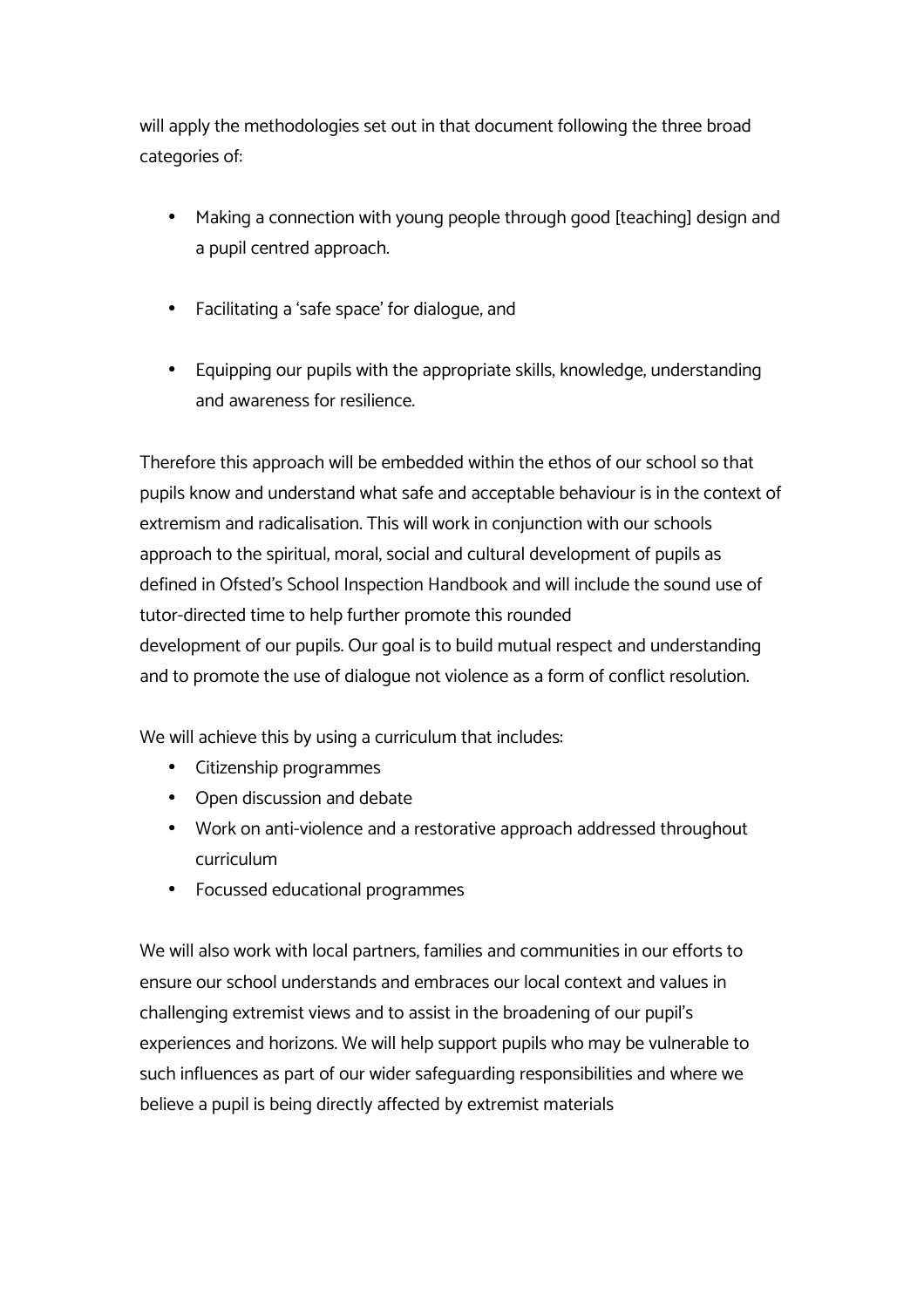or influences we will ensure that that pupil is offered mentoring. Additionally in such instances our school will seek external support from the Local Authority and/or local partnership structures working to prevent extremism.

At our school we will promote the values of democracy, the rule of law, individual liberty, mutual respect and tolerance for those with different faiths and beliefs. We will teach and encourage pupils to respect one another and to respect and tolerate difference, especially those of a different faith or no faith. It is indeed our most fundamental responsibility to keep our pupils safe and prepare them for life in modern multi-cultural Britain and globally.

# **Use of External Agencies and Speakers**

We encourage the use of external agencies or speakers to enrich the experiences of our pupils, however we will positively vet those external agencies, individuals or speakers who we engage to provide such learning opportunities or experiences for our pupils.

Such vetting is to ensure that we do not unwittingly use agencies that contradict each other with their messages or that are inconsistent with, or are in complete opposition to, the school's values and ethos. We must be aware that in some instances the work of external agencies may not directly be connected with the rest of the school curriculum so we need to ensure that this work is of benefit to all pupils.

Our school will therefore assess the suitability and effectiveness of input from external agencies or individuals to ensure that:

- Any messages communicated to pupils are consistent with the ethos of the school and do not marginalise any communities, groups or individuals
- Any messages do not seek to glorify criminal activity or violent extremism or seek to radicalise pupils through extreme or narrow views of faith, religion or culture or other ideologies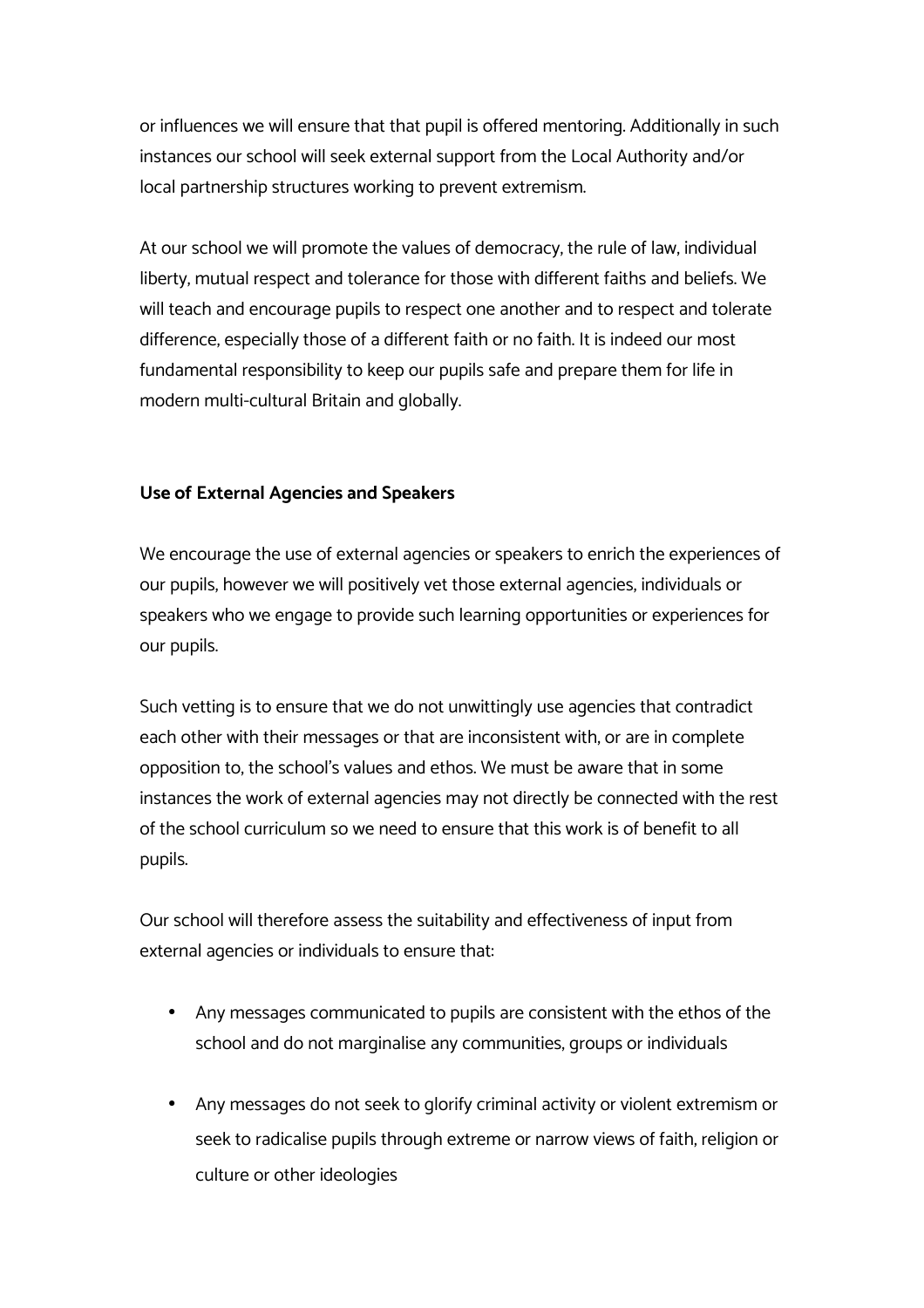- Activities are properly embedded in the curriculum and clearly mapped to schemes of work to avoid contradictory messages or duplication.
- Activities are matched to the needs of pupils
- Activities are carefully evaluated by schools to ensure that they are effective

We recognise, however, that the ethos of our school is to encourage pupils to understand opposing views and ideologies, appropriate to their age, understanding and abilities, and to be able to actively engage with them in informed debate, and we may use external agencies or speakers to facilitate and support this.

By delivering a broad and balanced curriculum, augmented by the use of external sources where appropriate, we will strive to ensure our pupils recognise risk and build resilience to manage any such risk themselves where appropriate to their age and ability but also to help pupils develop the critical thinking skills needed to engage in informed debate.

# **Whistle Blowing**

Where there are concerns of extremism or radicalisation Pupils and Staff will be encouraged to make use of our internal systems to Whistle Blow or raise any issue in confidence.

Please refer to School Whistle Blowing Policy.

# **Child Protection**

Please refer to our Child Protection Policy for the full procedural framework on our Child Protection duties.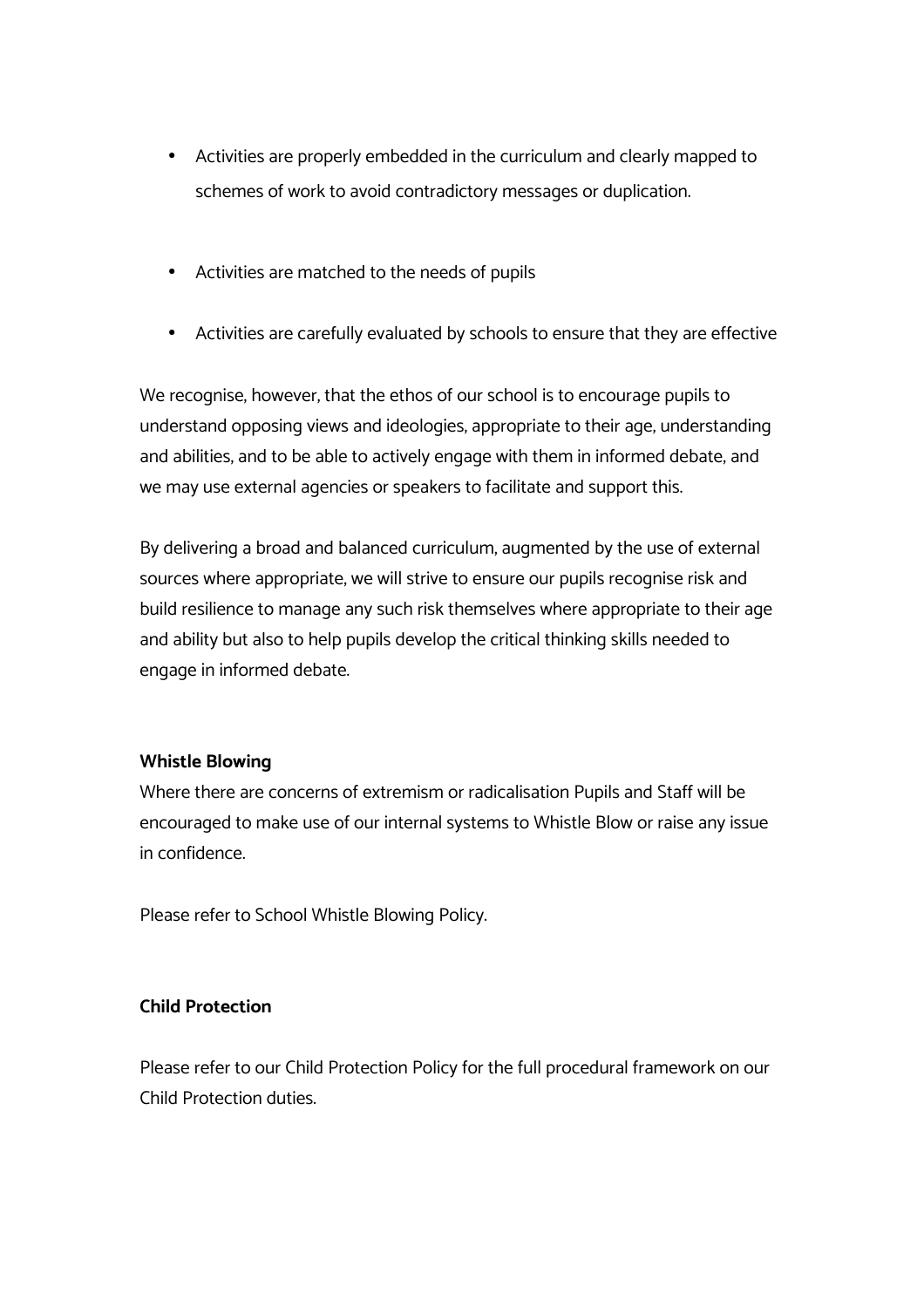Staff at our school will be alert to the fact that whilst Extremism and Radicalisation is broadly a safeguarding issue there may be some instances where a child or children may be at direct risk of harm or neglect. For example; this could be due to a child displaying risky behaviours in terms of the activities they are involved in or the groups they are associated with or staff may be aware of information about a child's family that may equally place a child at risk of harm. (These examples are for illustration and are not definitive or exhaustive) Therefore all adults working at our school (including visiting staff, volunteers' contractors, and students on placement) are required to report instances where they believe a child may be at risk of harm or neglect to the Designated Safeguarding Lead.

#### **Role of the Designated Safeguarding Lead**

Senior Safeguarding Officer for the board of directors: Martin Sumner

Safeguarding Officer & Programme Manager: Fiona Bourne

The Designated Safeguarding Lead works in line with the responsibilities as set out at Annex B of the DfE Guidance 'Keeping Children Safe in Education'.

#### **Training**

Whole school in-service training on Safeguarding and Child Protection will be organised for staff and governors at least every three years and will comply with the prevailing arrangements agreed by the Local Authority and the Nottingham City Safeguarding Children Board and will, in part, include training on extremism and radicalisation and its safeguarding implications.

The Designated Safeguarding Lead will attend training courses as necessary and the appropriate inter-agency training organised by the Nottingham City Safeguarding Children Board at least every two years, again this will include training on extremism and radicalisation and its safeguarding implications.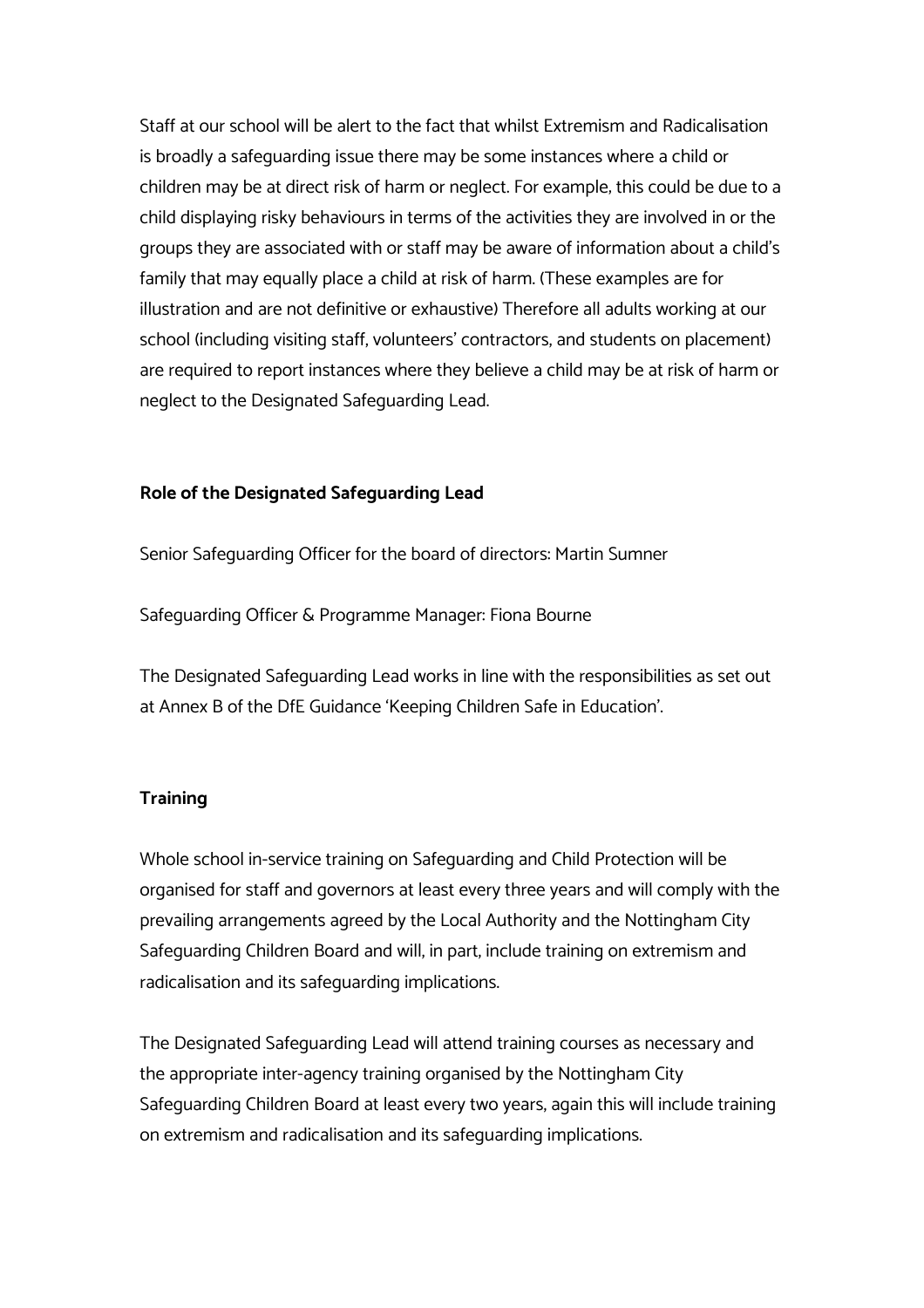#### **Recruitment**

The arrangements for recruiting all staff, permanent and volunteers, to our school will follow The Recruitment & Selection Policy for safer recruitment best practice in education settings, including, but not limited to, ensuring that DBS checks are always made at the appropriate level, that references are always received and checked and that we complete and maintain a single central record of such vetting checks.

We will apply safer recruitment best practice principles and sound employment practice in general and in doing so will deny opportunities for inappropriate recruitment or advancement. We will be alert to the possibility that persons may seek to gain positions within our school so as to unduly influence our schools character and ethos. We are aware that such persons seek to limit the opportunities for our pupils thereby rendering them vulnerable to extremist views and radicalisation as a consequence.

Therefore, by adhering to safer recruitment best practice techniques and by ensuring that there is an on-going culture of vigilance within our school and staff team we will minimise the opportunities for extremist views to prevail.

#### **Role of Governing Body**

The RISE Learning Zone Board of Directors will undertake appropriate training to ensure that they are clear about their role and the parameters of their responsibilities as Governors, including their statutory safeguarding duties.

The Board of Directors will support the ethos and values of our school and will support the school in tackling extremism and radicalisation.

In line with Recommendation 13 of Peter Clarke's report details of our Board of Directors will be published on our school website to promote transparency.